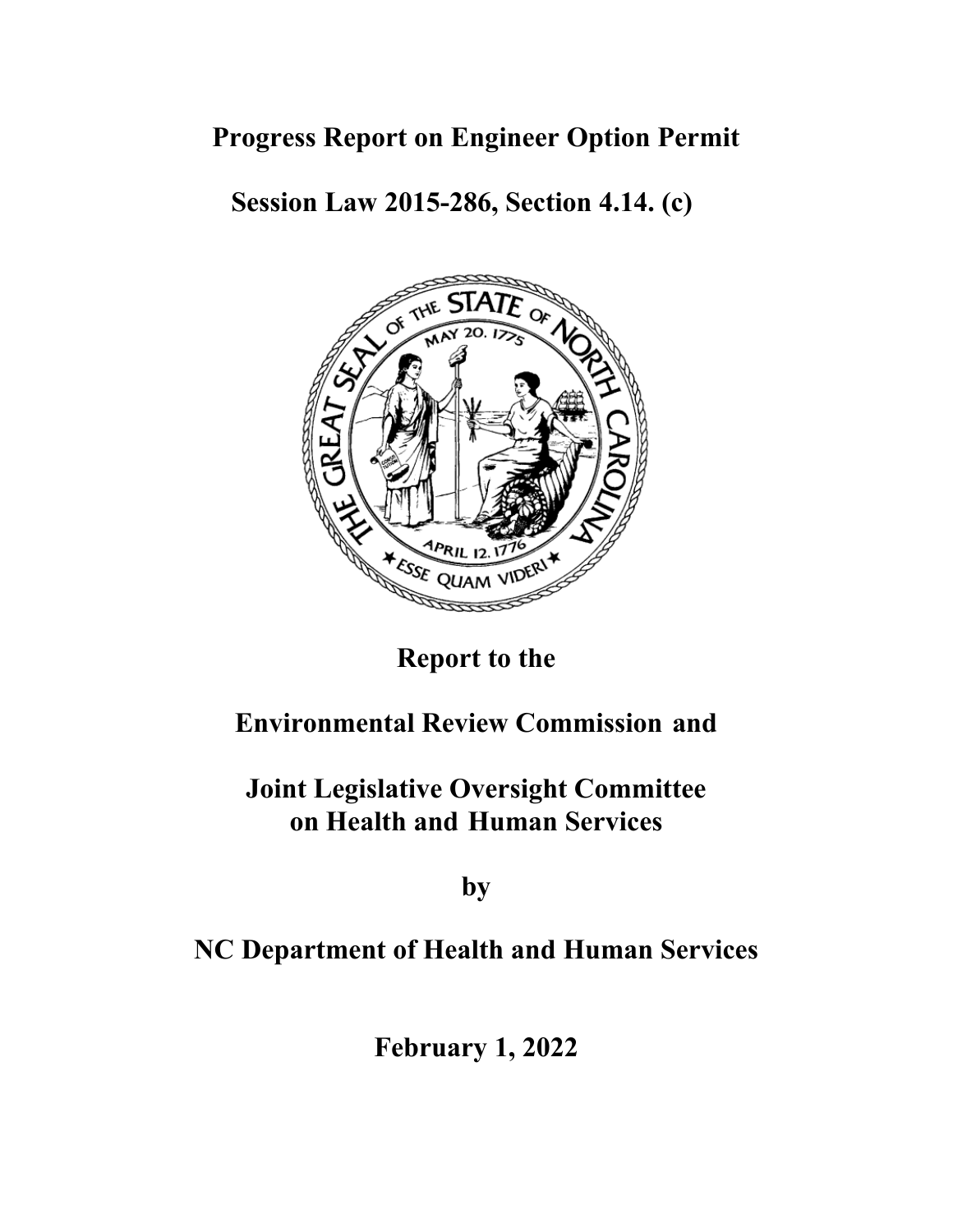### **REPORTING REQUIREMENTS**

Session Law 2015-286, Section 4.14. (c) requires reporting by the Department for Health and Human Services (DHHS) to the Environmental Review Commission and the Joint Legislative Oversight Committee on Health and Human Services beginning January 1, 2017, and every year thereafter, on the implementation and effectiveness of the Engineer Option Permit (EOP).

The legislation directs DHHS to report upon five items regarding the EOP and its implementation and effectiveness. The five items are as follows:

- (i) Whether the EOP resulted in a reduction in the length of time improvement permits or authorizations to construct are pending;
- (ii) Whether the EOP resulted in increased system failures or other adverse impacts;
- (iii) If the EOP resulted in new or increased environmental or public health impacts;
- (iv) An amount of errors and omissions insurance or other liability sufficient for covering professional engineers, licensed soil scientists, licensed geologists, and contractors who employ the EOP; and
- (v) The fees charged by the local health departments to administer the EOP pursuant to subsection (n) of G.S. 130A-336.1.

### **BACKGROUND**

The EOP provides homeowners with an alternative process which can help expedite the permitting process when Local Health Departments (LHDs) have permitting backlogs. The EOP process contains two steps, a Notice of Intent to Construct (NOI) and an Authorization to Operate (ATO). The NOI is similar to the improvement permit issued by the LHD and contains the results of the soil and site evaluation for the site which indicate that an on-site wastewater treatment and disposal system can be sited, sized, and installed on the property in accordance with Article 11 of Chapter 130A and 15A NCAC 18A .1900. The ATO is similar to the operation permit issued by the LHD and includes the on-site wastewater system design and the results of the final inspection. A building permit can be issued after the NOI has been determined to be complete and a certificate of occupancy can be issued after an ATO has been determined to be complete.

### **PROGRESS**

The On-Site Water Protection Branch (OSWPB) of the Division of Public Health, Department of Health and Human Services, require that all LHDs send a copy of the final NOI and written confirmation of the ATO to the Department.

The permanent EOP rule went into effect April 1, 2017. The summary of results below includes all NOI and ATO common forms received by the OSWPB by close of business November 15, 2021, under both the temporary and permanent rules.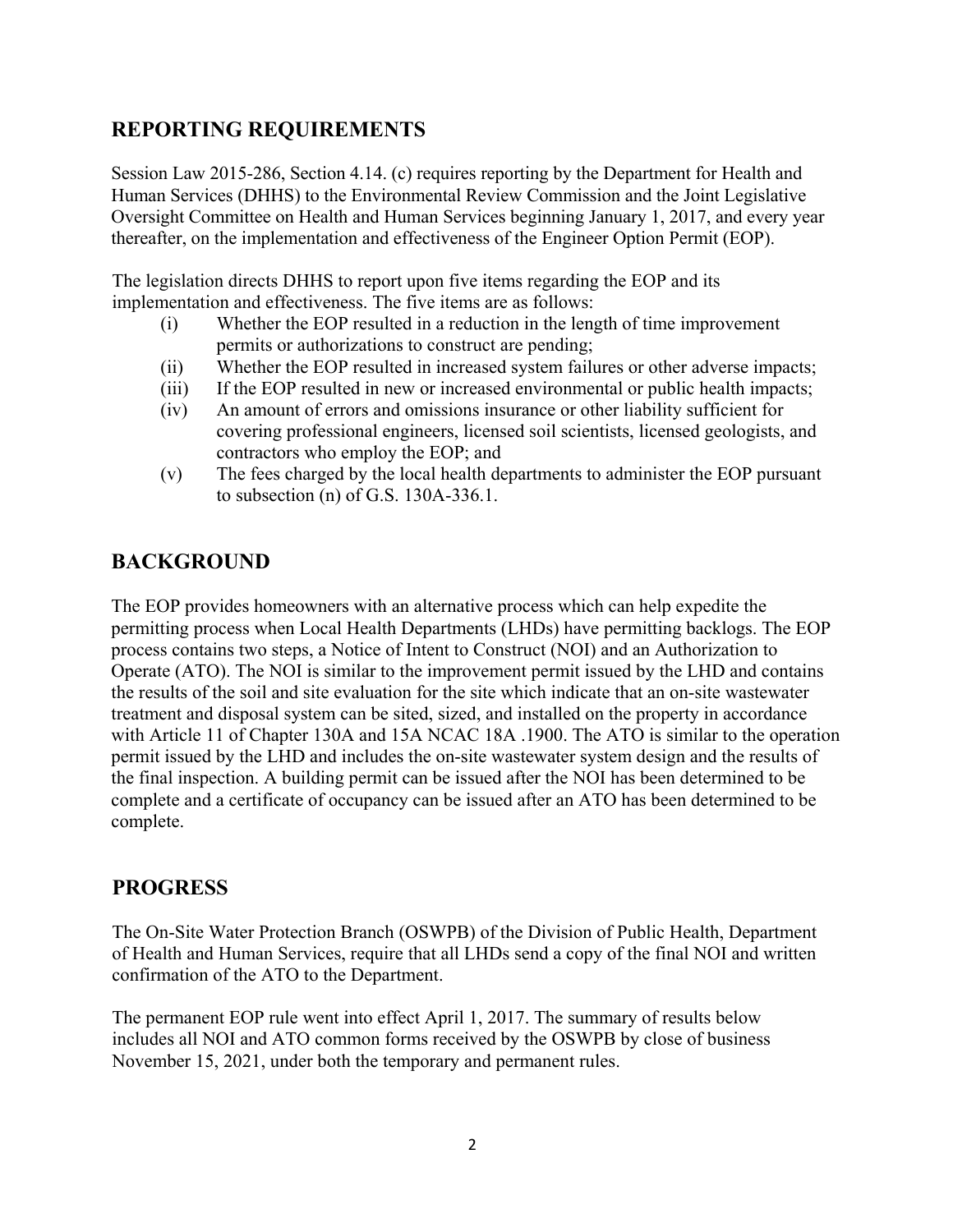More than 3,700 NOIs and 1,800 ATOs have been received since July 1, 2016, the date when the temporary rule became effective. The changes made during the EOP permanent rule making process were very minor and did not impact the overall process. Seventy-six LHDs have received and forwarded complete NOIs to OSWPB.

#### **(i) Has the EOP resulted in a reduction in the length of time improvement permits or authorizations to construct are pending**

- The State lacks the information technology resources to track this information and thus has no "before" data with which to compare. On average, the current turnaround time for LHDs is around four weeks. However, some LHDs have turnaround times of two to three months.
- The EOP does not seem to have reduced the LHDs turnaround time for permits, as the average turnaround time has increased in the past year. There has been a significant increase in the number of applications received at LHDs and a corresponding increase in the number of NOIs submitted by engineers. There are a limited number of engineers that work in the onsite wastewater field, and they can only accept a limited amount of additional work without hiring additional staff.
- The Session Law mandates that LHD review the EOP submittal within 15 days of receipt or a NOI is deemed permitted. The State is only aware of a couple of instances where the LHD failed to review within the 15-day timeframe. Most LHDs are reviewing the NOIs within five to 10 business days.

#### **(ii) Has the EOP resulted in increased system failures or other adverse impacts**

- The State is aware of wastewater systems permitted under the EOP process that have failed, with repair NOIs submitted by a PE to the LHD. Without additional information about the system failures, such as the reason for failure, it is difficult to determine if the EOP has resulted in increased system failures or other adverse impacts.
- The LHDs and State are aware of NOIs being submitted that do not meet the laws and rules for onsite wastewater treatment systems. These systems could contribute to an increased number of EOP failures in the future and could have a negative impact on public health.

#### **(iii) Has the EOP resulted in new or increased environmental or public health impacts**

- We are unable to reliably determine whether the EOP has resulted in new or increased environmental or public health impacts. LHDs and the State are aware of NOIs that have been submitted that do not meet the laws and rules for onsite wastewater treatment systems which could have a negative impact on public health.
- **(iv) An amount of errors and omissions insurance or other liability sufficient for covering professional engineers, licensed soil scientists, licensed geologists, and contractors who employ the EOP** 
	- This information is not available to the OSWPB. The role of the OSWPB as it relates to EOPs is to guide the LHDs in receiving NOIs and archiving EOP information as mandated. Assessing the adequacy of insurance coverage provided by certified or licensed professionals for any particular project is outside the scope of our jurisdiction.